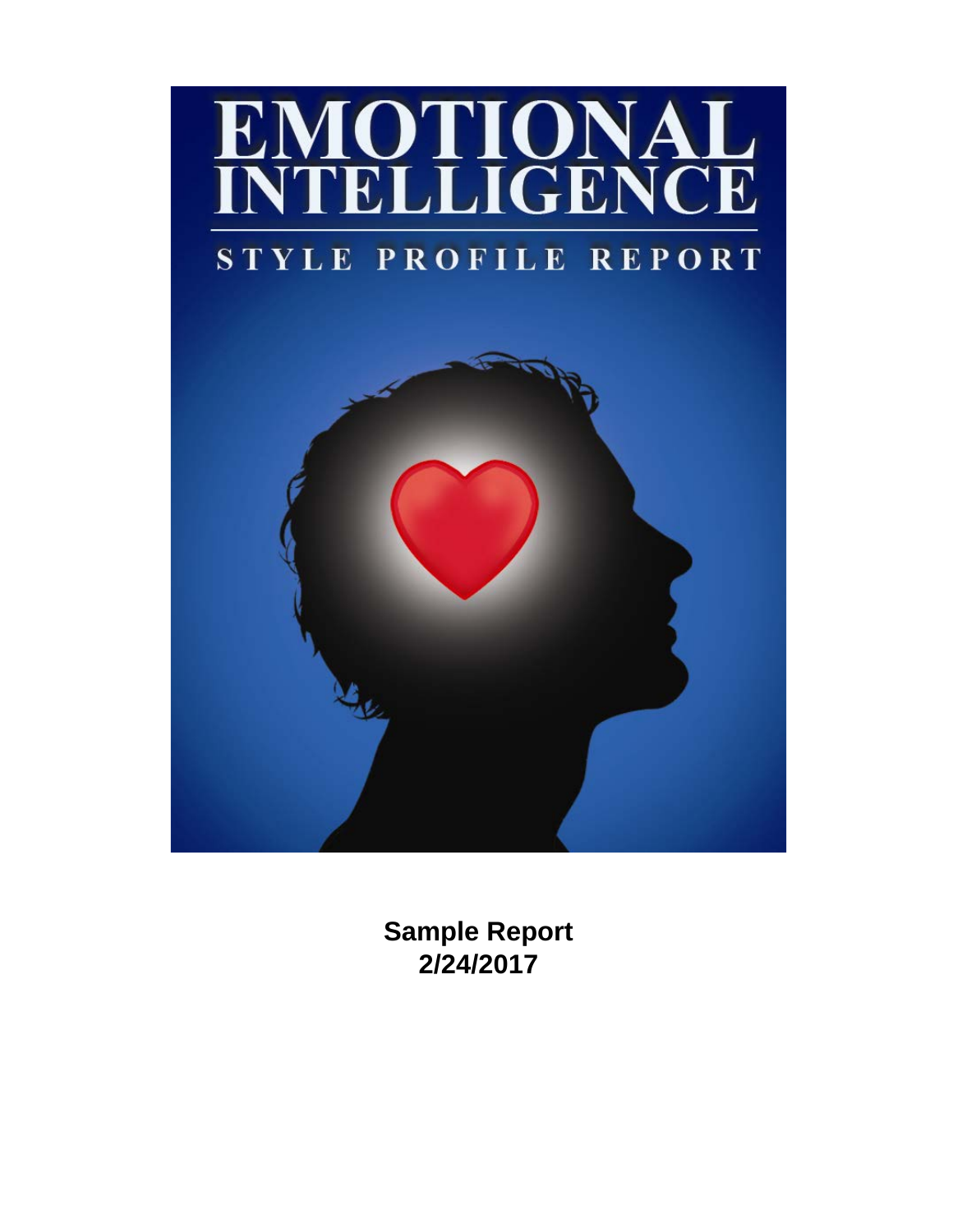

# TABLE OF CONTENTS

This report contains information about your results and about emotional intelligence styles, in general. The contents list, below, indicates what is in each section:

| <b>Introduction</b>                                 | 3              |
|-----------------------------------------------------|----------------|
| <b>Your Results</b>                                 | $\overline{4}$ |
| <b>Interpreting Your Results</b>                    | 5              |
| - Empathetic                                        |                |
| - Organized                                         |                |
| - Reflective                                        |                |
| - Conceptual                                        |                |
|                                                     |                |
| <b>Emotional Intelligence Style Pros &amp; Cons</b> | 8              |
| - Reflective / Conceptual                           |                |
| - Organized / Empathetic                            |                |
| <b>Your Individual Score</b>                        | 9              |
| Developing Your Emotional Intelligence Style Skills | 10             |
| The Emotional Intelligence Style Model              | 11             |
| <b>Pulling It All Together</b>                      | 15             |
| <b>My Contract for Change</b>                       | 16             |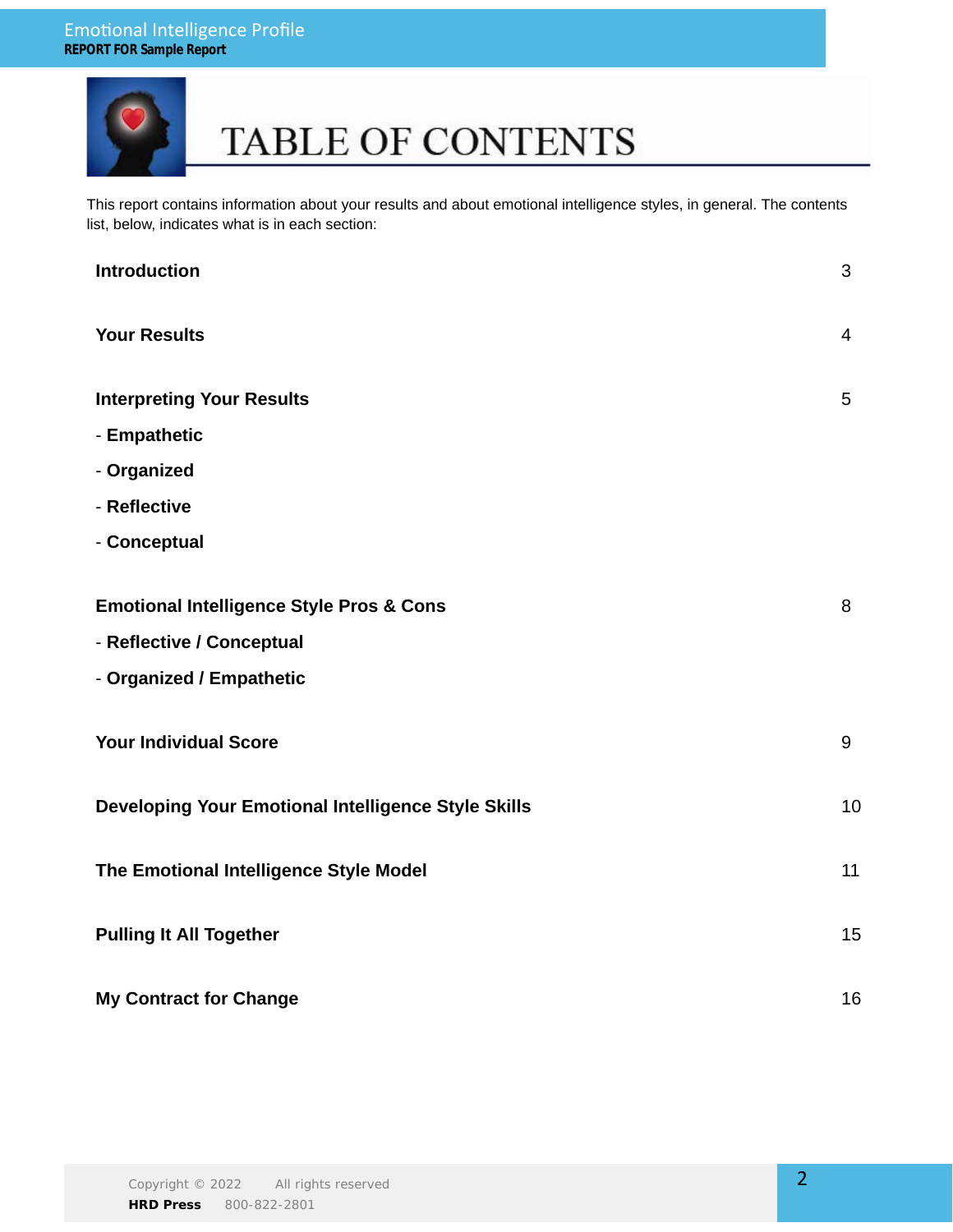

# **INTRODUCTION**

Emotional intelligence has become a familiar term in recent years, and has come to be seen as something which individuals should be able to effectively apply as often as possible. This is particularly the case in leadership situations of various kinds, or in dealing with other people in day-to-day communications. The term emotional intelligence draws on two simple concepts: To be "intelligent", or what we will term "applying knowledge appropriately", and to be "emotionally astute", or what we will term "applying feelings appropriately". This model takes the view that emotional intelligence is driven by people's motivation and the relative structure, or flexibility, of their thinking about themselves and others. This model, therefore, suggests that "applying knowledge appropriately" is fundamentally about analysis and intuition, and "applying feelings appropriately" is fundamentally about experience and expression. The profile consequently utilizes a four quadrant grid to help categorize and measure emotional intelligence style.

In this grid, the first axis describes an individual's basic motivation or drive as far as their behavior is concerned. At the "Outcome" end of the scale, this means being focused predominantly on tasks or results, and adopting either an analytical or intuitive emotional intelligence approach. At the "Belief" end of the scale, this means being focused predominantly on past experience and personal values, and adopting either a practical or expressive emotional intelligence approach.

The second axis on the grid relates to the extent to which people are structured or not in their approach and behavior. At the "Controlled" end of the scale, this involves people focusing on facts and being systems oriented. At the "Experimental" end of the scale, this involves people focusing on being open or flexibly minded, and being "feelings centered" in their relationship with others.

By intersecting these two axes, the grid created shows four emotional intelligence styles. Each of these four styles may be adopted in different situations, although it is often the case that most individuals will utilize one or two styles in most circumstances that they encounter. The four resulting styles carry the labels of REFLECTIVE, CONCEPTUAL, ORGANIZED, or EMPATHETIC.

While all of these styles have their specific contributions to make in being emotionally intelligent, the more an individual can utilize the most appropriate style in a situation, the more emotionally intelligent they are likely to be.

The appropriate use of emotional intelligence requires considerable practice for many people. However, the process starts with a strong sense of self-awareness and a diagnostic appreciation of the style(s) in which they are already strong or are in need of further development. After viewing your own results, the subsequent interpretation notes will offer some guidance on how this future improvement effort may be carried out.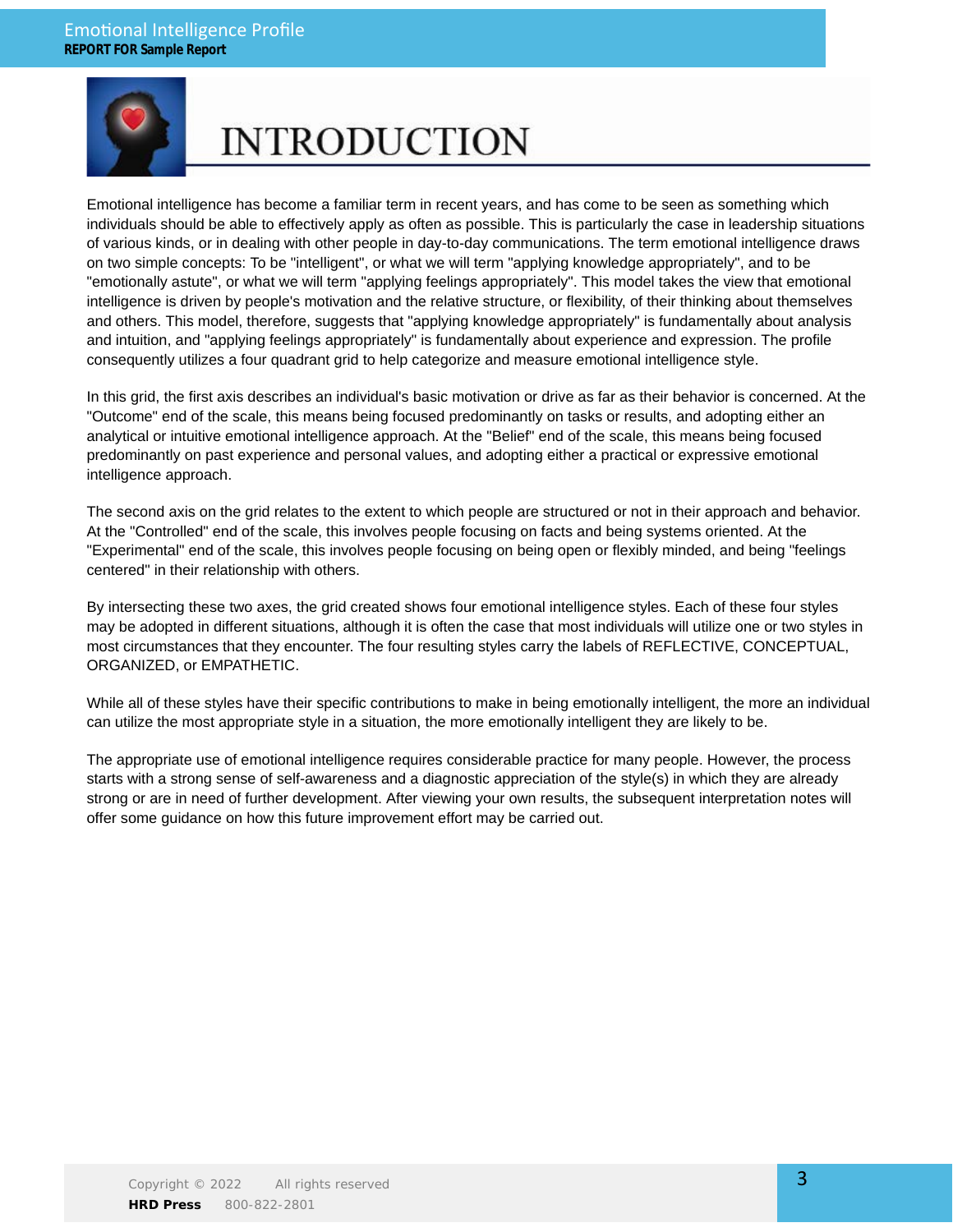

## **EMOTIONAL INTELLIGENCE STYLE GRID PROFILE**

## **Sample Report**



**Note:** The square shaded area suggests an entirely balanced emotional intelligence approach. Of course, every situation is different and may require slightly different styles to handle it. This shaded square is, therefore, only an average, and merely suggests that we should draw upon all four quadrants as much as necessary when the circumstances are appropriate.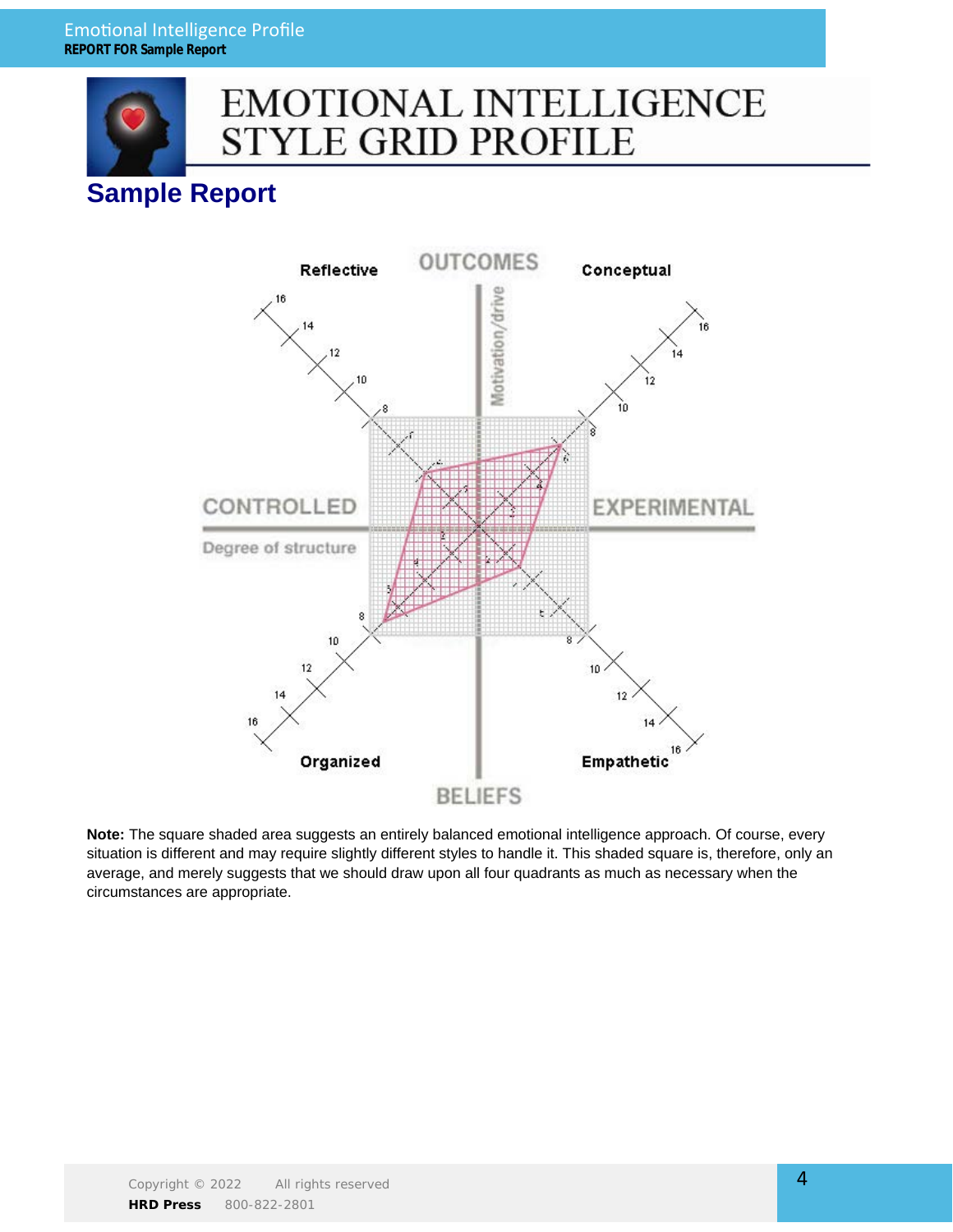

# **INTERPRETING YOUR RESULTS**

The effective emotional intelligence grid has four quadrants, with a general descriptive label for each:

- 1. **Reflective**
- 2. **Conceptual**
- 3. **Empathetic**
- 4. **Organized**

These quadrants are the outcome descriptions from the thinking structure brought to bear and the extent to which motivation is outcome or belief driven. This is represented on two intersecting axes in a simple grid fashion as follows:



Individuals may actually draw upon all four of these different emotional intelligence styles in different situations. In addition, an individual can learn or choose to use more of a particular style than another. However, if the instrument has been completed honestly, for the most part an individual is likely to have a primary and/or a secondary style that are considerably stronger than the others. This means that they are likely to adopt these styles more often and with greater ease than other styles. It should be noted that Reflective and Organized styles are largely seen to be left-brain driven, where Conceptual and Empathetic styles are largely seen to be right-brain driven.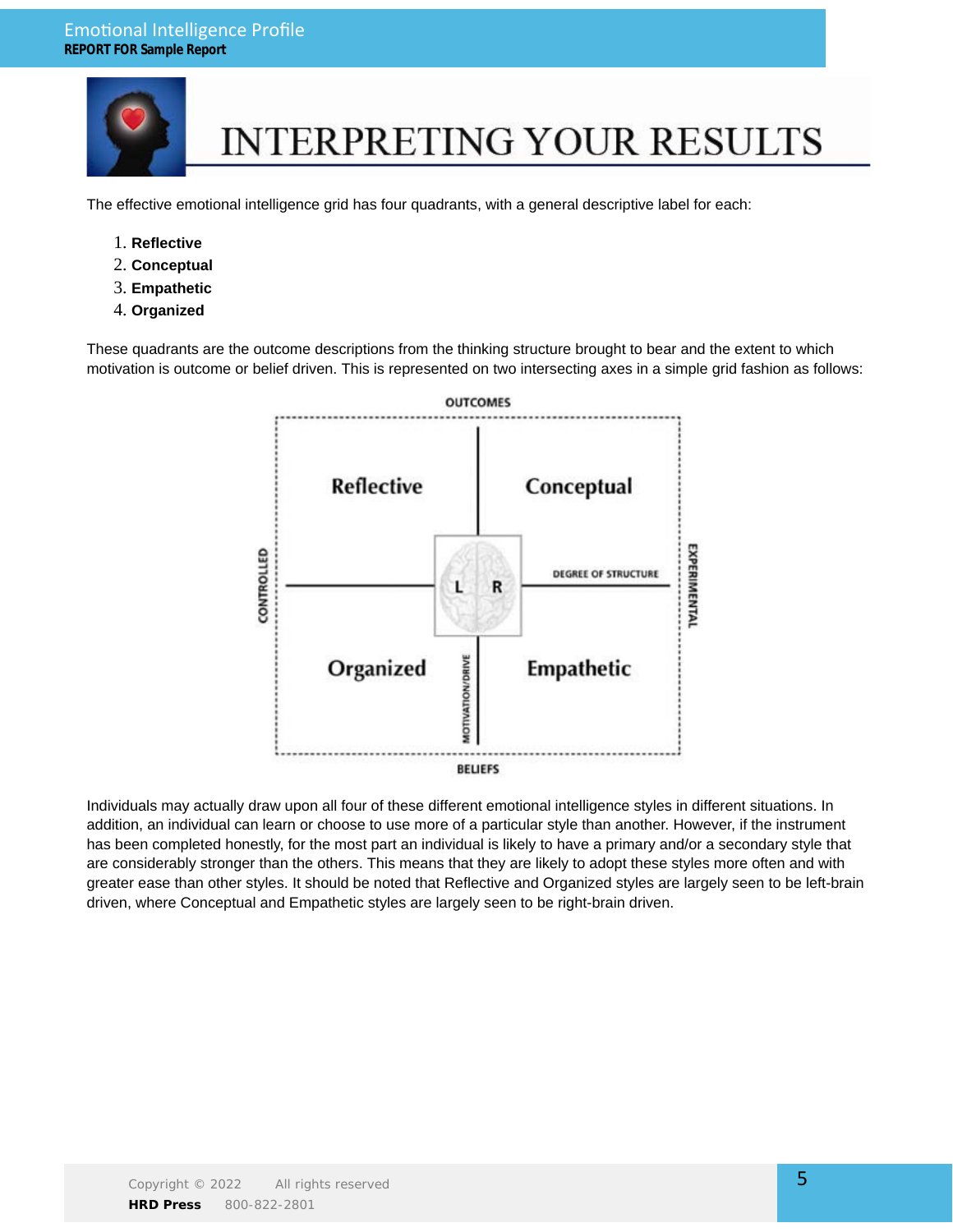

## THE EMOTIONAL **INTELLIGENCE STYLES**

## **EMPATHETIC**

### **Sample Report's score for this style: -4.00 You will therefore naturally make no use of this style**

In this highly experimental and highly beliefs-driven style, the individual is likely to have a strong drive to understand and communicate with people at a social level, and spend much of their time looking to extend and deepen their relationships with others. To do this they will adopt a warm and gregarious approach to new situations and events in general, and strive hard to understand other people's inner feelings and views. The Empathetic type consequently likes to connect with others at an emotional level and most enjoys relationships where feelings are open and known (and outcomes and task goals are secondary).

The Empathetic type is predominantly interested in how the world of inner feelings, beliefs, and values can be better understood. They are therefore likely to adopt an open, giving, and altruistic approach on the basis that it may well engender the same response in others.

## **ORGANIZED**

### **Sample Report's score for this style: -6.00 You will therefore naturally make no use of this style**

In this high structure and highly beliefs-driven style, the individual is likely to strongly value a world in which people can interact simply, fairly, and with certainty (and, therefore, purposefully seek to establish sound processes that others will find helpful to follow). To do this they will approach new situations by communicating the importance of issues such as clear processes and systems, personal competence, good planning, and discipline as a basis for an organized world in which people can operate in a calm, familiar, and well ordered climate.

The Organized type is predominantly interested in how the world of inner beliefs, and the values of every individual, can be accommodated in an ordered way, with a well understood and practical set of parameters in which people can operate with confidence and certainty.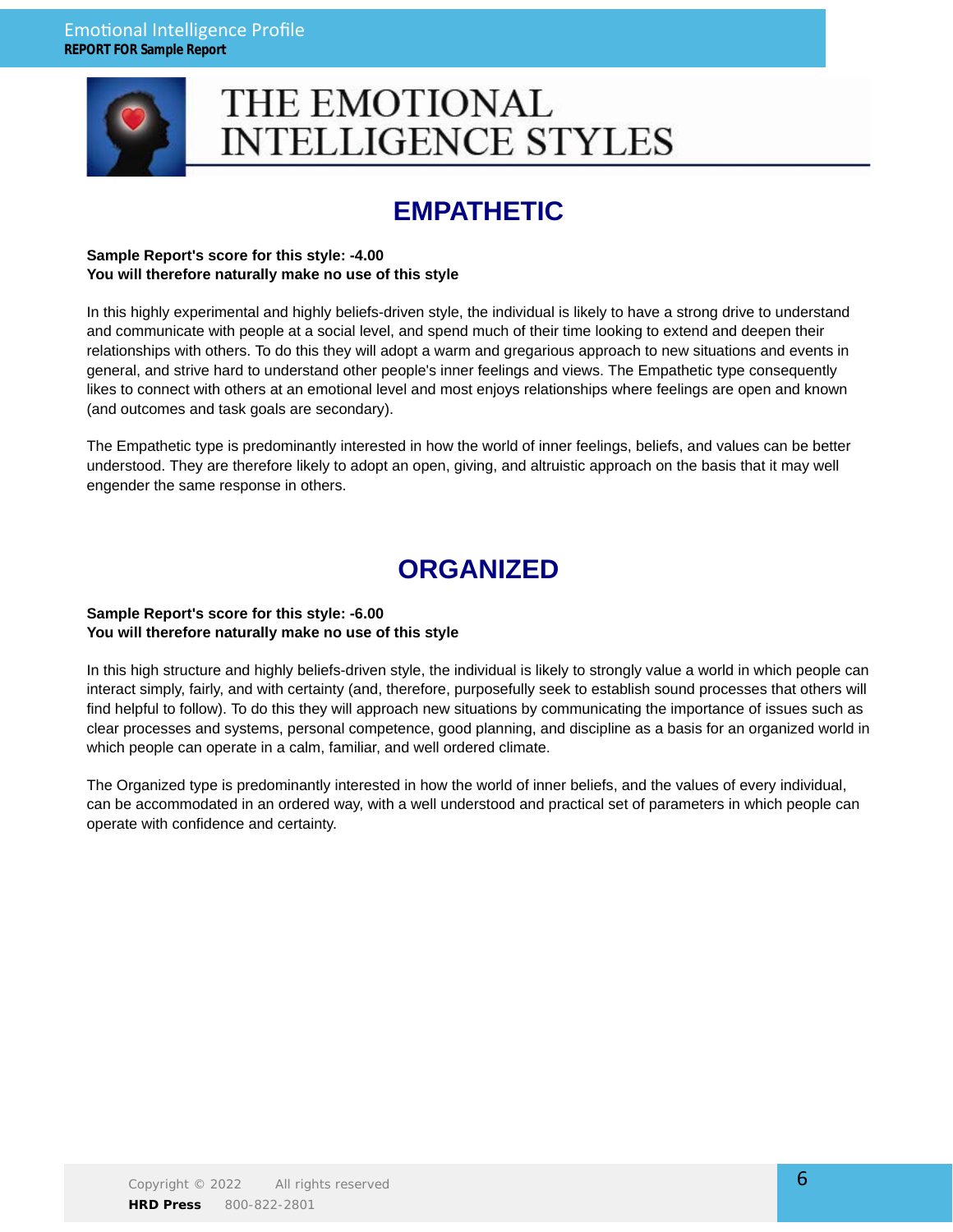## **REFLECTIVE**

### **Sample Report's score for this style: -3.00 You will therefore naturally make no use of this style**

In this high structure and high outcomes or results-driven style, the individual is likely to be task-focused, but look to achieve their goals in a quiet, considered, ordered, and incremental or sequential manner. To do this they will approach new situations by looking to collect information that they can logically analyze and weigh up carefully in their mind before they decide or act. The Reflective type is predominantly interested in how the external world is structured and ordered and is, therefore, concerned to continually gather data to be mentally sifted and reviewed.

The Reflective type consequently sees emotions, feelings, beliefs, and values only as observable behaviors or actions that should be noted and appropriately categorized alongside all other perceptions of external events or situations. In other words, personal empathy levels with emotions experienced are low or even non-existent.

## **CONCEPTUAL**

### **Sample Report's score for this style: -7.00 You will therefore naturally make no use of this style**

In this highly experimental and high outcomes or results-driven style, the individual is likely to be task-focused, but look to achieve their goals in a challenging, stretching, decisive, and non-linear manner. To do this they will approach new situations by putting forward a variety of observations, ideas, and suggestions designed to push people's thinking to new or different horizons. Some of these views may be deliberately offered with little pre-thought or impulsively, but are often argued quite strongly nonetheless. The Conceptual type is predominantly interested in how the external world can be understood in a range of different ways, and changed or altered through action. New information, therefore, helps to modify this person's model of the world.

The Conceptual type sees emotions, feelings, beliefs, and values only as observable behaviors to be incorporated into their big picture view of people and life in general.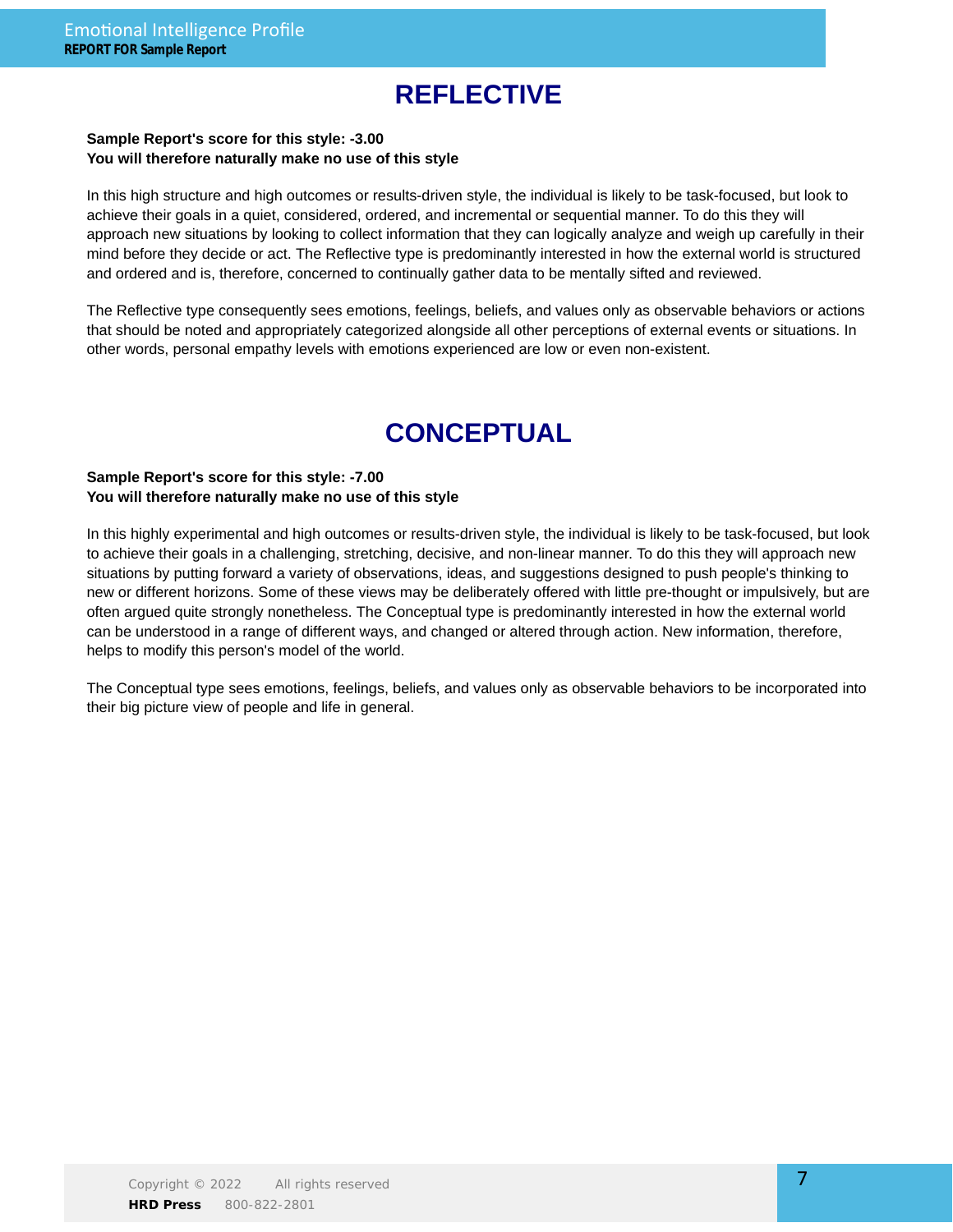|                                              | <b>EMOTIONAL INTELLIGENCE</b><br><b>STYLE PROS AND CONS</b>                                                                                |                                                                                                        |  |  |  |  |  |  |
|----------------------------------------------|--------------------------------------------------------------------------------------------------------------------------------------------|--------------------------------------------------------------------------------------------------------|--|--|--|--|--|--|
|                                              |                                                                                                                                            |                                                                                                        |  |  |  |  |  |  |
|                                              |                                                                                                                                            | <b>REFLECTIVE</b>                                                                                      |  |  |  |  |  |  |
| <b>Pros</b>                                  |                                                                                                                                            | Cons                                                                                                   |  |  |  |  |  |  |
| - Likely to think about issues quite deeply. |                                                                                                                                            | - May discount people's feelings.                                                                      |  |  |  |  |  |  |
|                                              | Likely to adopt a logical and analytical approach.<br>- May see some strong beliefs as being poorly grounded<br>in facts and evidence.     |                                                                                                        |  |  |  |  |  |  |
|                                              | Likely to approach problems systematically.                                                                                                | - May be seen as cool and aloof.                                                                       |  |  |  |  |  |  |
|                                              | Likely to ably weigh up complex alternatives.<br>- May dismiss all opinions and assumptions until they<br>have hard "proof".               |                                                                                                        |  |  |  |  |  |  |
|                                              |                                                                                                                                            | <b>EMPATHETIC</b>                                                                                      |  |  |  |  |  |  |
| <b>Pros</b>                                  |                                                                                                                                            | Cons                                                                                                   |  |  |  |  |  |  |
|                                              | - Likely to be generous of spirit and giving as a person.                                                                                  | - May take large amounts of time to understand other<br>people's feelings and ignore time constraints. |  |  |  |  |  |  |
|                                              | Likely to take time and trouble to understand people's<br>- May use gut feel, instinct, and guesswork to form their<br>feelings.<br>views. |                                                                                                        |  |  |  |  |  |  |
|                                              | Likely to avoid conflict and work hard to make peace.                                                                                      | - May take issues on trust and take people at face value.                                              |  |  |  |  |  |  |
|                                              | Likely to seek deeper and more meaningful<br>relationships.                                                                                | - May look to avoid difficult or unpopular decisions.                                                  |  |  |  |  |  |  |
|                                              |                                                                                                                                            | <b>CONCEPTUAL</b>                                                                                      |  |  |  |  |  |  |
| <b>Pros</b>                                  |                                                                                                                                            | Cons                                                                                                   |  |  |  |  |  |  |
|                                              | - Likely to enjoy taking on large and complex issues and<br>challenges.                                                                    | - May make decisions without much quiet or detailed<br>consideration.                                  |  |  |  |  |  |  |
|                                              | Likely to raise new and interesting options and<br>possibilities to explore.                                                               | May not engage in any step-by-step planning or<br>preparation.                                         |  |  |  |  |  |  |
|                                              | Likely to be quick in selecting from a range of<br>alternative options.                                                                    | May quickly jump from one issue to the next (in<br>"skittish" fashion).                                |  |  |  |  |  |  |
|                                              | Likely to cover a lot of ground in a short space of time.                                                                                  | May not follow through or tie up loose ends.                                                           |  |  |  |  |  |  |
|                                              |                                                                                                                                            | <b>ORGANIZED</b>                                                                                       |  |  |  |  |  |  |
|                                              | <b>Pros</b><br>Cons                                                                                                                        |                                                                                                        |  |  |  |  |  |  |
|                                              | Likely to value the development of clear systems and<br>processes.                                                                         | - May resist being pushed to decide or act.                                                            |  |  |  |  |  |  |
|                                              | Likely to look for widespread input from others in<br>shaping a sound conclusion.                                                          | - May focus on the present much more than the future.                                                  |  |  |  |  |  |  |
|                                              | - Likely to see themselves as resolute and dependable.                                                                                     | - May not push the boundaries or stretch beyond known<br>limits.                                       |  |  |  |  |  |  |
|                                              | Likely to highly value practical experience.                                                                                               | May impose controls where they are not wanted.                                                         |  |  |  |  |  |  |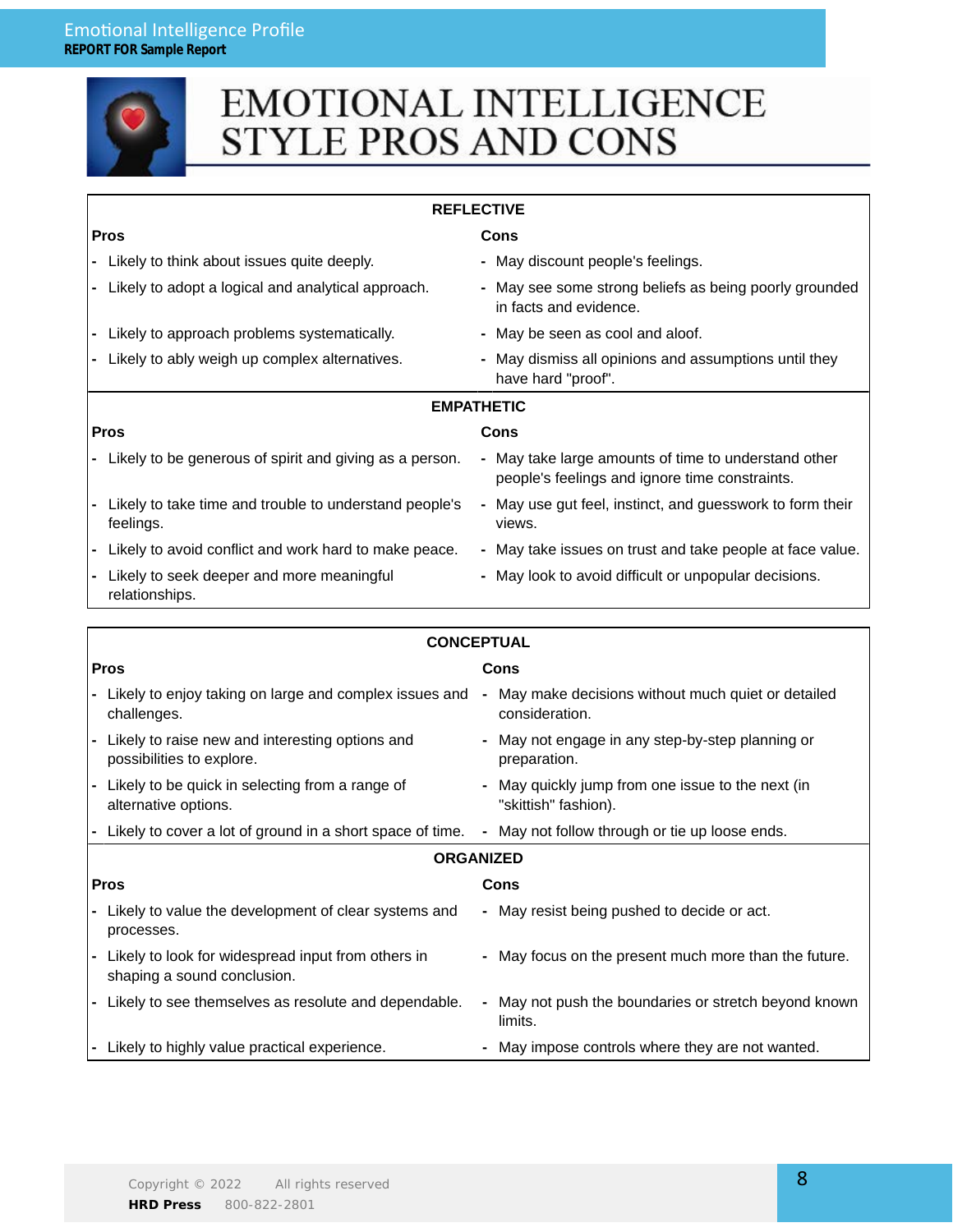

# YOUR INDIVIDUAL SCORE

Now that your individual score has been plotted, you should be in a position to:

- **Review the balance of emotional intelligence styles that you draw upon when you encounter different situations.**
- **Compare your mix of emotional intelligence styles with an entirely "balanced" emotional intelligence profile.**
- **Determine whether you should look to adjust your style or to practice making more use of styles other than your current primary style, to achieve better future results.**

As we said at the outset, there are no right or wrong answers in applying a particular emotional intelligence style. This is partly because every situation is highly individualistic. As such, every person needs to try to use the style that is both comfortable for them at a "gut feel" level, and is likely to work or be of most usefulness in the particular situation. This essentially involves being able to understand and effectively apply both your knowledge and your feelings in an appropriate way in each different situation that you face. Therefore, we are always trying to intelligently harness our emotions to think and act in the most helpful way possible (for ourselves and others).

In the final analysis, the essential value in any measurement instrument is in the extent to which it provides a useful indicator of your personal way of operating. Ideally, this should help an individual reflect upon and judge whether any adjustments or changes are necessary or desirable.

By completing this profile, your scores should provide a useful basis for such a review to take place. To extend this further, you may want to ask two or three of your colleagues to complete the profile. By averaging their scores and plotting them on the grid, this can create an interesting comparison between your own perceived personal style and the style that others perceive you to practice.

Whatever your scores, and whether they are yours alone or enhanced by the views of others, you may want to develop your skills in styles other than the one in which you are already strongest (your primary style). Consequently, on the next page, you will find a number of broad suggestions that you might like to think about in each category.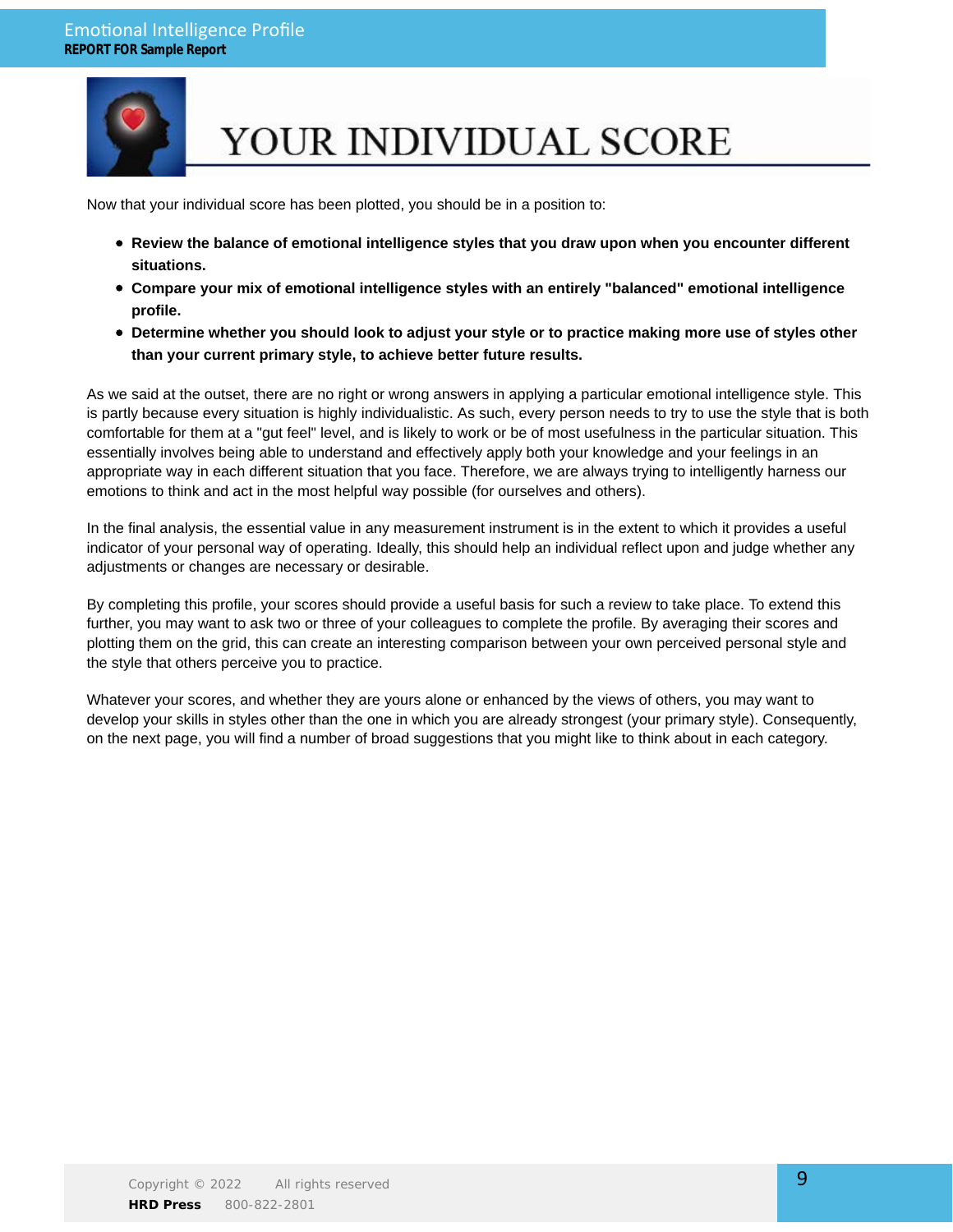

## DEVELOPING YOUR EMOTIONAL **INTELLIGENCE STYLE SKILLS**

| <b>REFLECTIVE</b>                                                                                                                                                                                       | <b>CONCEPTUAL</b>                                                                                                                                |  |
|---------------------------------------------------------------------------------------------------------------------------------------------------------------------------------------------------------|--------------------------------------------------------------------------------------------------------------------------------------------------|--|
| Positive ways to use this style:                                                                                                                                                                        | Positive ways to use this style:                                                                                                                 |  |
| 1. Slow things down and encourage people to take their<br>time before deciding or acting (including yourself).                                                                                          | 1. Put specific and detailed issues into their wider or<br>broader context to help better understand them.                                       |  |
| 2. Think about issues in a systematic, sequential, or<br>step-by-step fashion to better understand how things fit<br>together in an overall sense.                                                      | 2. Generate lots of new and interesting options and<br>possibilities to help successfully deal with familiar<br>issues and problems.             |  |
| 3. Slowly and logically collect all the data that is needed in   3. Deal with lots of issues or topic areas more quickly<br>order to weigh the alternatives properly, and make an<br>informed decision. | and at a shallower level in the first instance.                                                                                                  |  |
| 4. Take the time to write down possible new or different<br>approaches or angles on prevailing problems or<br>challenges.                                                                               | 4. Idly explore the possible future consequences of<br>different scenarios or potential courses of action.                                       |  |
| <b>ORGANIZED</b>                                                                                                                                                                                        | <b>EMPATHETIC</b>                                                                                                                                |  |
| Positive ways to use this style:                                                                                                                                                                        | Positive ways to use this style:                                                                                                                 |  |
| 1. Approach situations in a quiet, considered, and<br>controlled manner, looking to understand how<br>individuals are likely to be thinking or feeling.                                                 | 1. Put other people's needs ahead of your own on a<br>frequent basis.                                                                            |  |
| 2. Draw upon experience and things that have been said<br>and done in the past to ensure that future actions are<br>sensible and consistent                                                             | 2. Go out of your way to identify opportunities to bring<br>people together to communicate and resolve any<br>conflict or unhelpful differences. |  |
| 3. Encourage individuals to develop systematic<br>approaches and solutions that can be easily tracked<br>and measured to gauge overall success.                                                         | 3. Put yourself in other people's shoes to better<br>understand how they might be thinking or feeling from<br>their perspective.                 |  |
| 4. Focus on what you know for sure or believe to be true<br>rather than to guess or make unfounded assumptions.                                                                                         | 4. Aim to understand people at a deeper and even more<br>spiritual level, looking to appreciate their fundamental<br>drives and motives.         |  |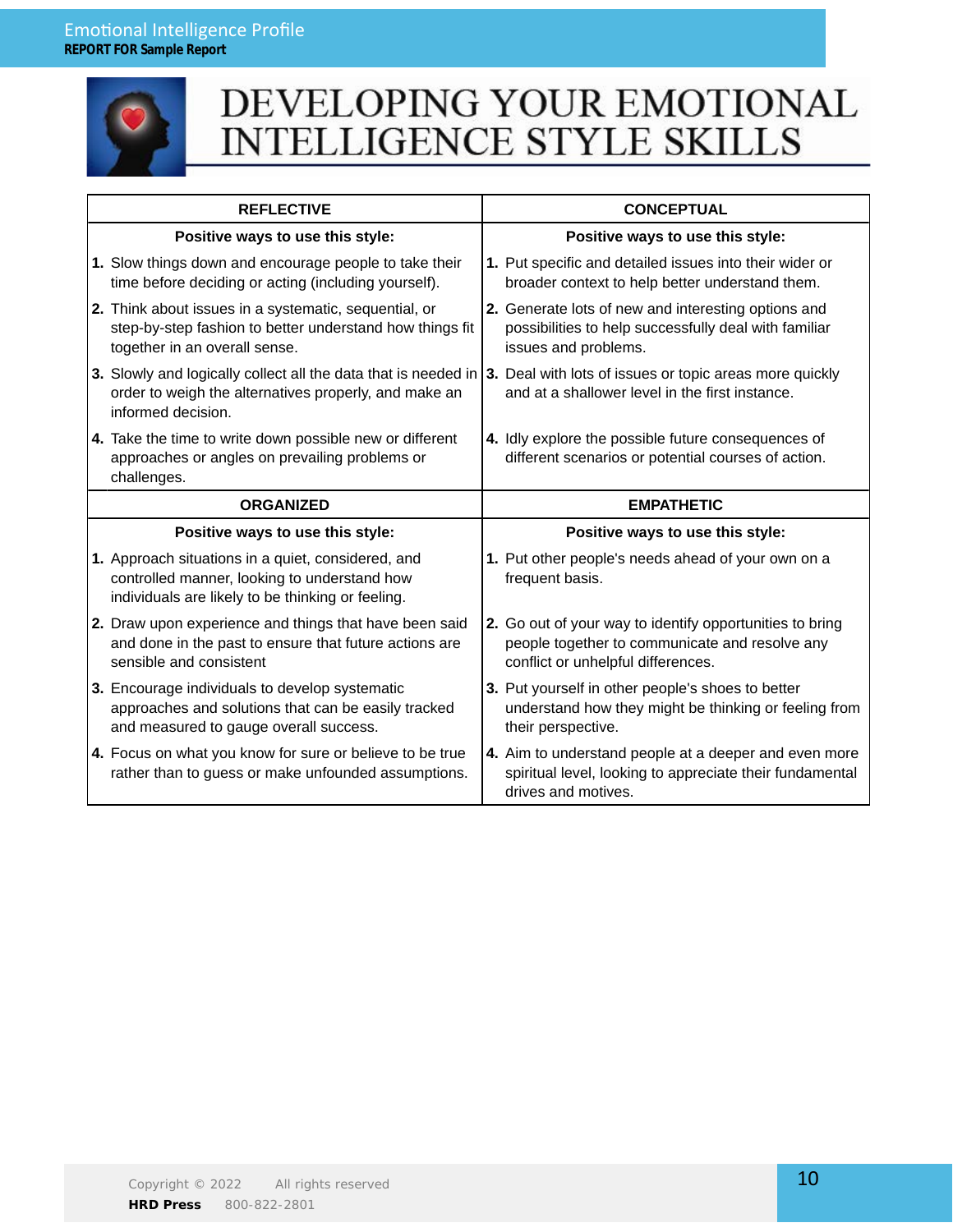

## THE EMOTIONAL **INTELLIGENCE MODEL**

The emotional intelligence model in this instrument has four quadrants. These are **Reflective**, **Conceptual**, **Empathetic** and **Organized**. These quadrants are the outcome descriptions from the level of thinking structure brought to bear and the extent to which motivation is outcome or belief driven. This is represented on two intersecting axes in a simple grid fashion as follows:



Although each of these quadrants has a unique descriptive label, if you look at the opposite parts on a diagonal basis, the grid can be viewed in terms of an individual's emphasis on being: 1) Open versus systems minded; 2) Feelings versus facts focused. Let's look at the differences between the two extremes of the first of these diagonal axes.

## **OPEN MINDEDNESS**

Being open minded (or what we describe as being in the Conceptual quadrant in the grid) is highly task or goal centered in terms of basic drive or motivation, and flexible and experimental in terms of structure. In other words, open minded individuals gear themselves to expect lots of ambiguity from the world and simply work towards making sense of their experiences or find patterns and connections that have appeal or interest. This means that such people are comfortable in exploring new horizons, taking a pioneering role, and being strategic in their thinking. In addition, they are usually fast to assimilate and assess the circumstances in which they find themselves and can, therefore, be quite decisive in their views and opinions.

From an emotional intelligence perspective, people that are strongly open minded will be quick to appraise the facts of a situation and be able to deal with a considerable amount of complexity. However, even though they may readily recognize and manage their own feelings, their focus on outcomes and general impact may preclude such people from fully appreciating the emotions that others may be experiencing (at least for some of the time).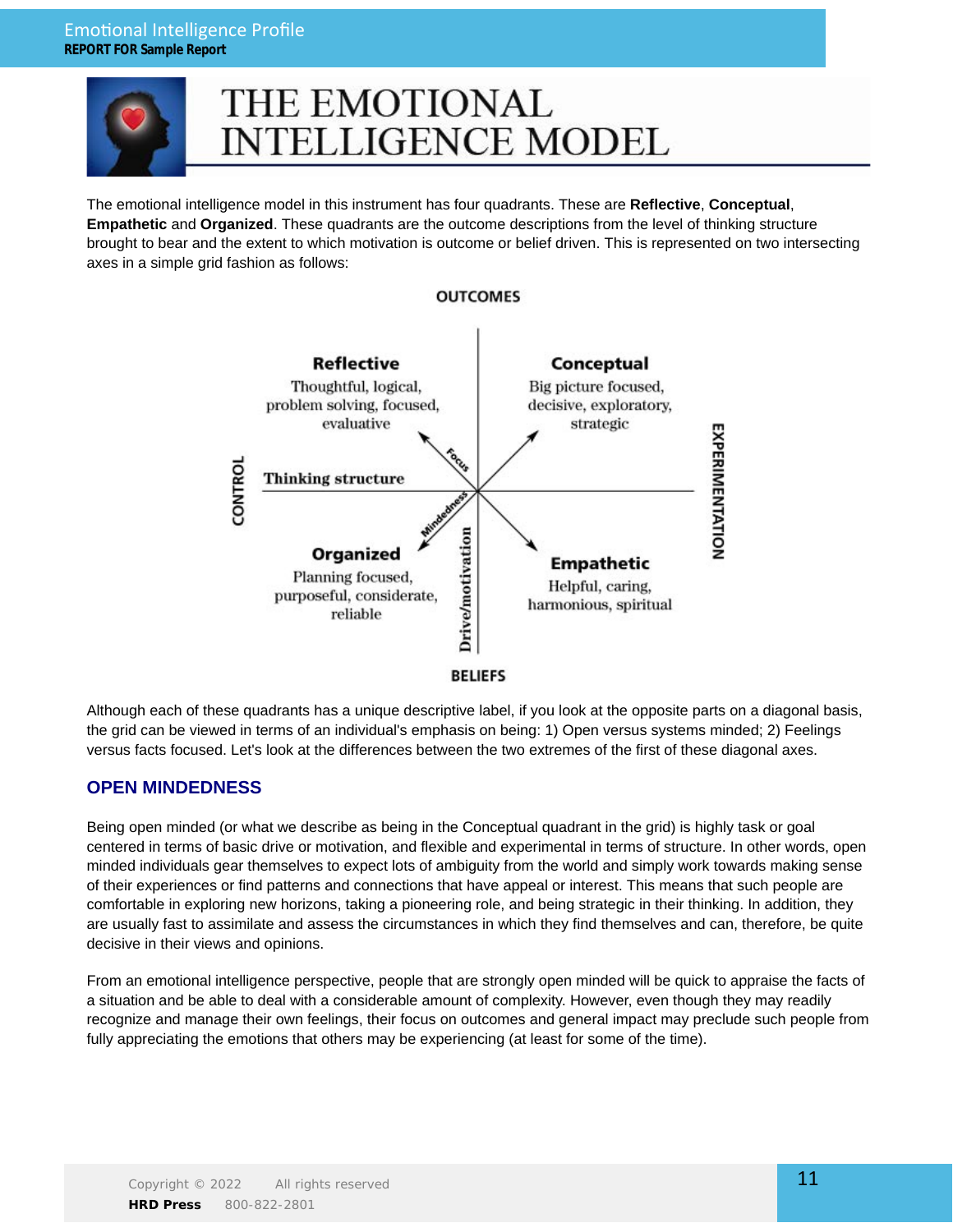## **The pros and cons of this style are shown in the table below.**

### **An open minded or conceptual style**

### **PROS - Likely to:**

- Enjoy taking on large and complex issues and challenges
- Raise new and interesting options and possibilities to explore
- Be quick in selecting from a range of alternative options
- Cover a lot of ground in a short space of time

### **CONS - May:**

- Make decisions without much quiet or detailed consideration
- Not engage in much step-by-step planning or preparation
- Quickly jump from one issue to the next (in skittish fashion)
- Not follow through or tie up loose ends.

## **SYSTEMS MINDEDNESS**

Being systems minded (or what we describe as being in the Organized quadrant of the grid) is highly belief-centered in terms of basic drive or motivation, and procedurally focused or controlled in terms of structure. In other words, systems minded individuals like predictability and certainty from their world and, therefore, dislike ambiguity or a lack of order. They will seek to avoid too much free experimentation, exploration, or pioneering type thinking, preferring to make sense of what they know, or build understanding on a step-by-step basis. Such people look to assess circumstances/situations in terms of their utility or purpose, and look to follow a highly planned path in which steps from A to B are both certain and considerate of the pace that is comfortable for everyone involved.

From an emotional intelligence perspective, people that are strongly systems minded will be slow and careful to appraise a situation and like as much order and certainty as they can get. They will look to take their time and generally make every effort to gather information on other people's feelings, so as to take them fully into account. They are also likely to hold strong beliefs of their own.

The pros and cons of this style are shown in the table below.

#### **A systems minded or organized style**

### **PROS - Likely to:**

- Value the development of clear systems and processes
- Look for widespread input from others in shaping a sound conclusion
- See themselves as resolute and dependable
- Highly value practical experience and knowledge

### **CONS - May:**

- Resist being pushed to decide or act
- Focus on the present much more than the future
- Not push the boundaries or stretch beyond known limits
- Impose controls where they are not wanted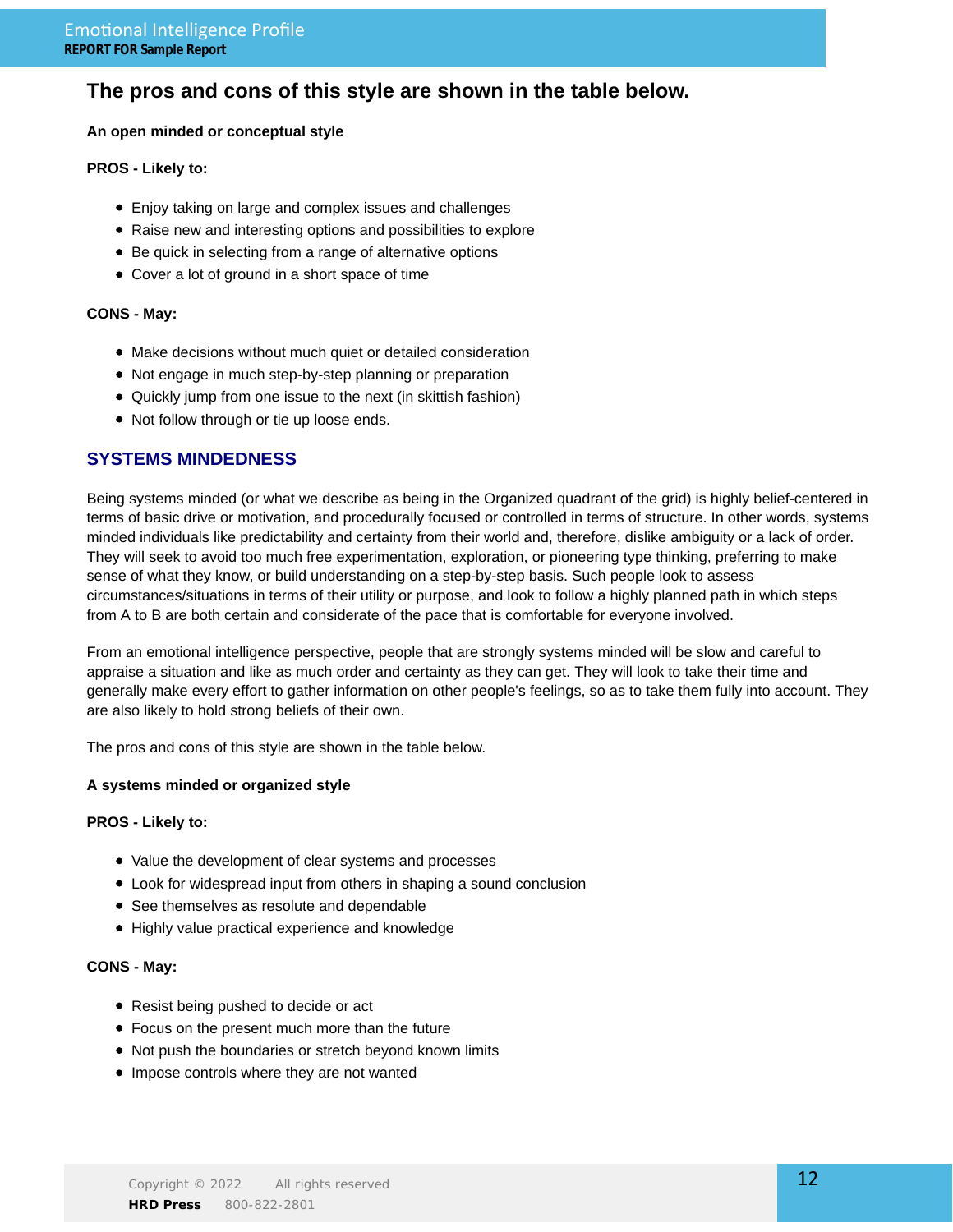## **FACTS FOCUSED**

Being facts focused (or what we describe as being in the Reflective quadrant in the grid) is goal centered in terms of basic drive or motivation, but more controlled and ordered in terms of structure. In other words, facts focused individuals like to calmly and quickly think about what they perceive or experience, or to process data in an ordered and sequential way. This means that such people are comfortable with a lot of highly varied data, but need to feel that they have the time to deal with it sensibly before responding or acting. Like the open-minded emotional intelligence style types, facts focused individuals are comfortable in dealing with strategic issues and dealing with future possibilities. However, they are likely to take much longer to make a final decision and are, therefore, not typically impetuous.

From an emotional intelligence perspective, people that are strongly facts focused will be effective at sifting data or experience, or analyzing why this happens (or what could happen in the future) in a logical and thoughtful way. However, although they may think deeply about the feelings that they perceive in themselves and others, they often are likely to find that some feelings or emotions do not fit their evaluative criteria or mental models. These emotions may, therefore, be dismissed as irrational aberrations.

The pros and cons of this style are shown below:

### **A facts focused or reflective style**

#### **PROS - Likely to:**

- Think about issues quite deeply
- Adopt a logical and analytical approach
- Approach problems systematically
- Ably weigh up complex alternatives and options

#### **CONS - May:**

- Discount people's feelings
- See some strong beliefs as poorly grounded in facts and evidence
- Be seen as cool and aloof
- Dismiss all opinions and assumptions until they have hard "proof"

## **FEELINGS FOCUSED**

Being feelings focused (or what we describe as being in the Empathetic quadrant in the grid) is belief or values centered in terms of basic drive or motivation, and openly experimental in terms of structure. This typically means that feelings focused individuals tend to value positive relationships with other people, and see it as important to understand their views and ideas in a genuine and sincere way. In other words, feelings focused individuals like to socialize with other people, and generally enjoy an open and sharing conversational climate. Although a feelings focused person will enjoy new situations (and are comfortable meeting people for the first time), they will be more interested in the quality of the relationship, or one in which a deeper understanding can be built over time.

From an emotional intelligence perspective, people that are strongly feelings focused will be effective at reading the emotions of others or getting them to willingly reveal their feelings through conversation. They will also be effective at building genuinely open and warm relationships and teams around them. However, a feeling focused person may also over rely on their emotional intuition at the expense of clear facts or data that may indicate that a different view should be taken. They may also work too hard to avoid even minor conflict at times.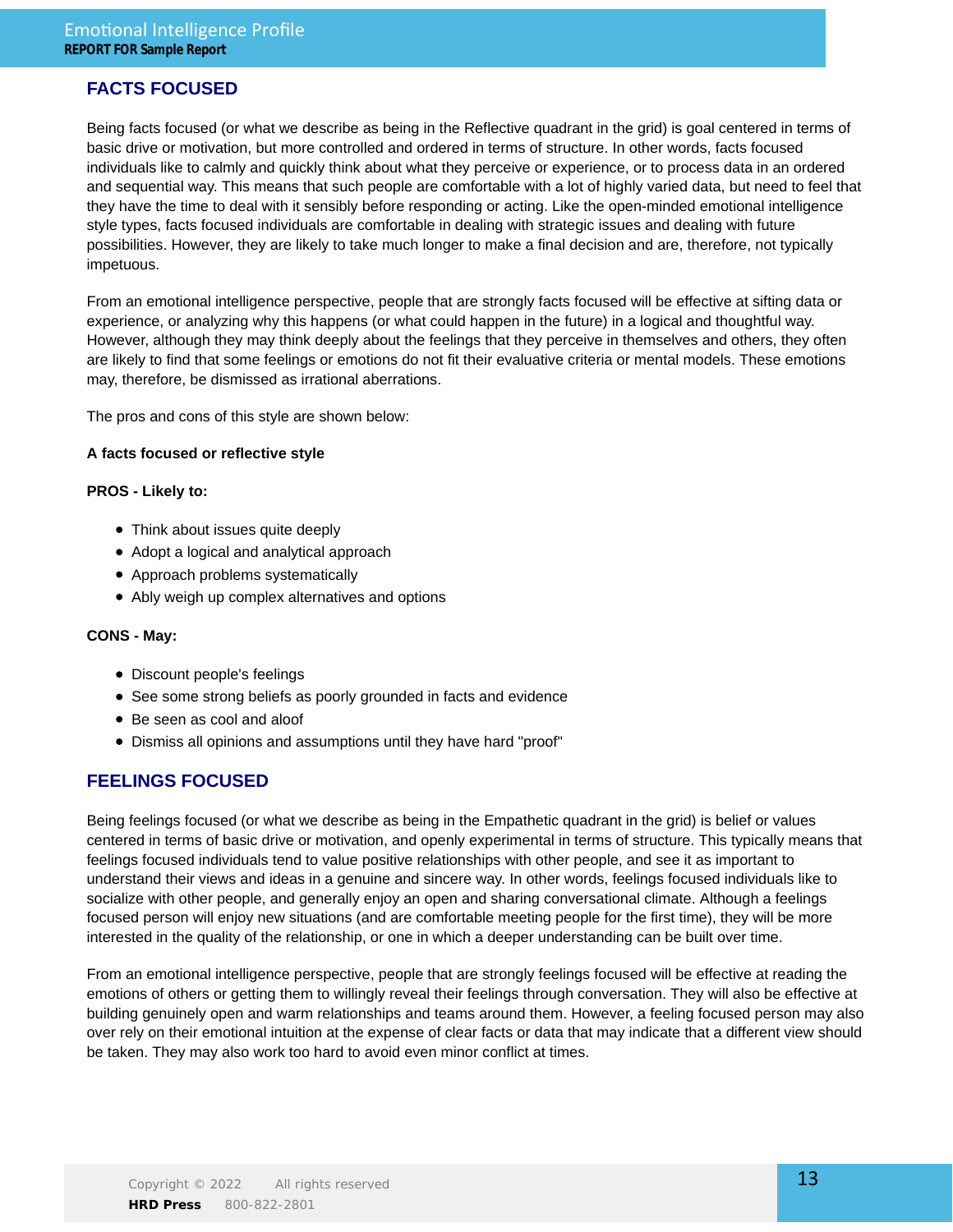## **A feelings focused or empathetic style**

### **PROS - Likely to:**

- Be generous of spirit and giving as a person
- Take time and trouble to understand people's feelings
- Minimize or avoid conflict and work hard to make peace
- Seek deeper and more meaningful relationships

### **CONS - May:**

- Take large amounts of time to understand other people's feelings or ignore time constraints
- Use gut feel, instinct, and guesswork to form their views
- Take issues on trust and take people at face value
- Look to avoid difficult or unpopular decisions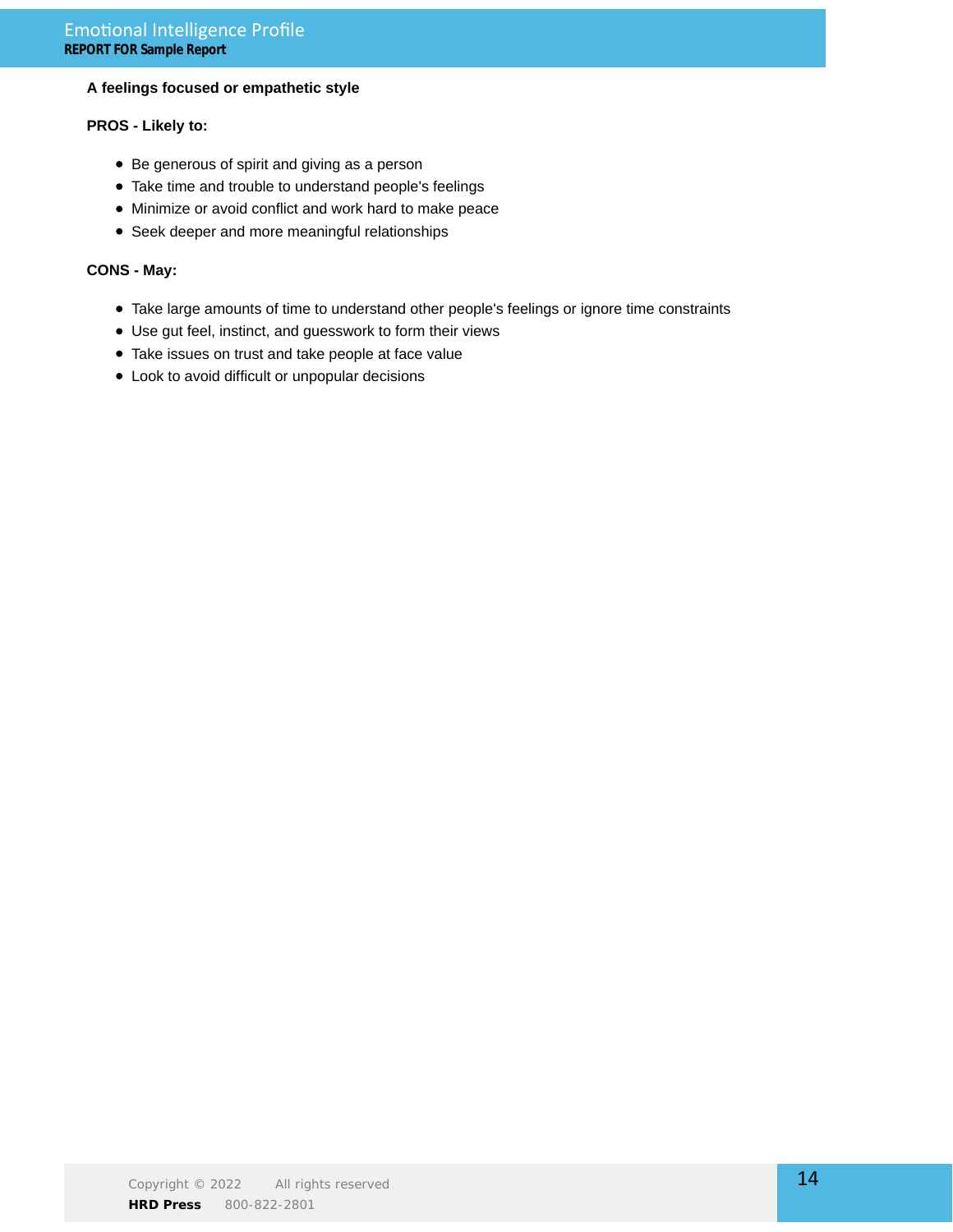

# PUTTING IT ALL TOGETHER

Perhaps the reason why emotional intelligence, and to a greater extent understanding our emotions, has become of such broad interest in recent times is because the analytical intelligence of people (our IQ) has been increasing or improving at the expense of our emotional intelligence (or our EQ). In fact, at the beginning of the 21st century, it could be reasonably suggested that people have never been so depressed, angry, and prone to worry than at any time ever before.

Although there are good reasons why the intellect or IQ of the average person is inevitably much higher than it was 100 or even 50 years ago (like better nutrition, more and better education, smaller family sizes, etc.), the pace at which we now live and the competitive pressure to be faster and smarter than the next person means that people focus ever more on improving their rational, left brained, and analytical intellect, and not their more sensing, right brained, big picture, feelings, or emotional side. Understanding and applying emotional intelligence is, therefore, a way to redress this balance and perhaps to live a more balanced lifestyle in which how well we recognize and manage our feelings is just as important as how well we develop and manage our intellect.

Ultimately, emotional intelligence skills are about finding balance in your work life (and your life as a whole). To help do this, we have suggested four broad styles in which people can develop this balance (the emotional intelligence styles of being **Reflective**, **Conceptual**, **Organized**, and **Empathetic**). Even with small efforts to use all of these styles, rather than just one or two, the payoffs in terms of improved personal and team relationships can be substantial over time.